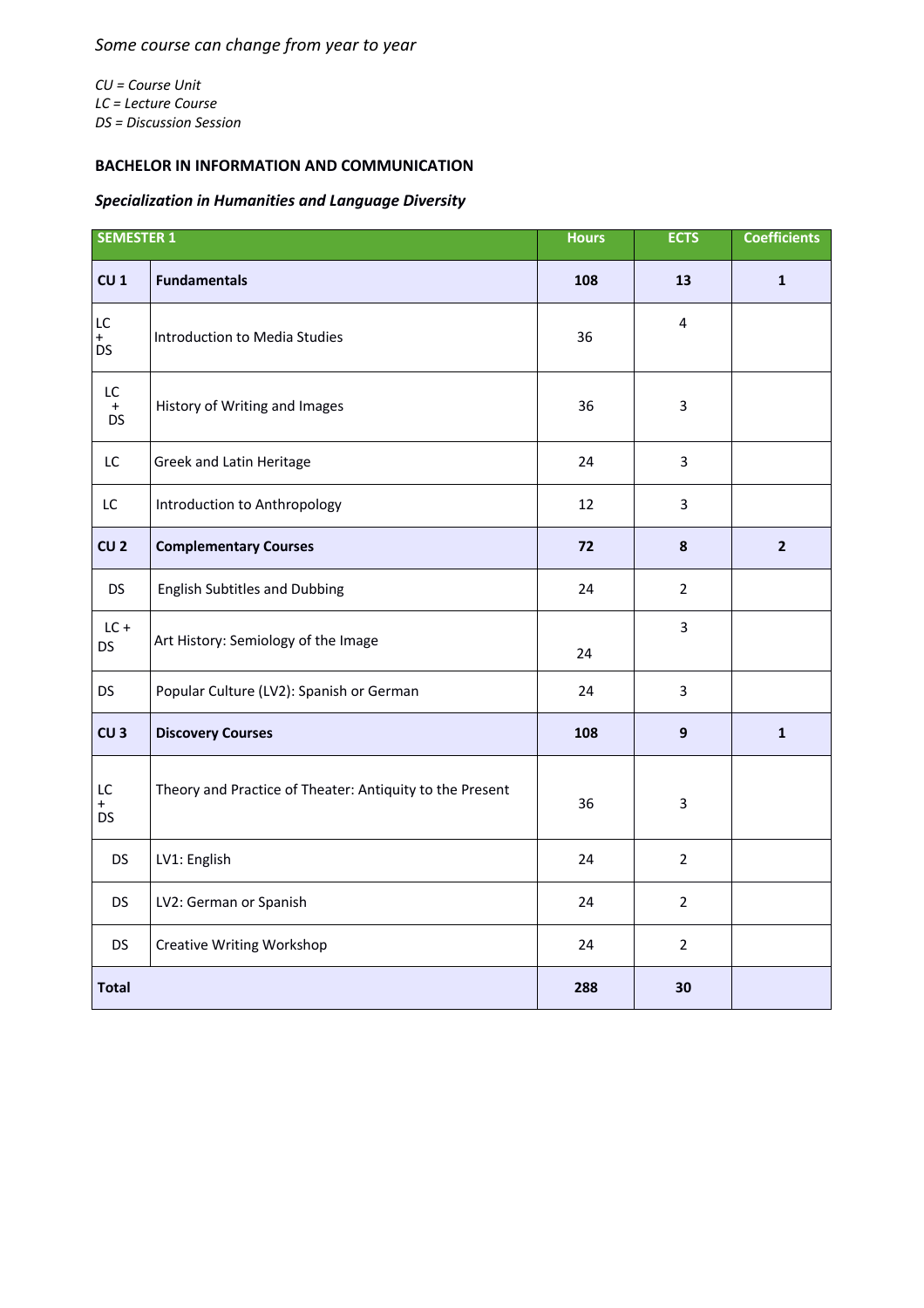| <b>SEMESTER 2</b>                 |                                                     | <b>Hours</b> | <b>ECTS</b>             | <b>Coefficients</b> |
|-----------------------------------|-----------------------------------------------------|--------------|-------------------------|---------------------|
| CU <sub>1</sub>                   | <b>Fundamentals</b>                                 | 120          | 13                      | $\overline{2}$      |
| LC<br>$+$<br><b>DS</b>            | Introduction to ICS                                 | 36           | $\overline{\mathbf{4}}$ |                     |
| LC                                | History of Computer Science and Networks            | 24           | 3                       |                     |
| LC<br>$+$<br><b>DS</b>            | Rhetoric                                            | 36           | 3                       |                     |
| $\mathsf{LC}$<br>$+$<br><b>DS</b> | Art History: Visual Arts During the Renaissance     | 24           | 3                       |                     |
| CU <sub>2</sub>                   | <b>Complementary Courses</b>                        | 60           | $\boldsymbol{6}$        | $\overline{2}$      |
| <b>DS</b>                         | English Literature and Translation: Postcolonialism | 24           | $\overline{2}$          |                     |
| <b>DS</b>                         | History of Civilizations LV2: Spanish or German     | 24           | $\overline{2}$          |                     |
| <b>DS</b>                         | Digital Approaches Workshop                         | 12           | $\overline{2}$          |                     |
| CU <sub>3</sub>                   | <b>Discovery Courses</b>                            | 144          | 11                      | $\mathbf{1}$        |
| LC<br>$+$<br><b>DS</b>            | Theater Theory and Practice: Improvisation          | 36           | 3                       |                     |
| <b>DS</b>                         | <b>English Debating School</b>                      | 24           | $\overline{2}$          |                     |
| DS                                | Languages LV1: English                              | 24           | $\overline{2}$          |                     |
| DS                                | Languages LV2: German or Spanish                    | 24           | $\overline{2}$          |                     |
| <b>DS</b>                         | Writing Workshop: Mastering Cultural Codes          | 24           | $\mathbf 1$             |                     |
| <b>DS</b>                         | Habitus Module                                      | 12           | $\mathbf{1}$            |                     |
| <b>Total</b>                      |                                                     | 324          | 30                      |                     |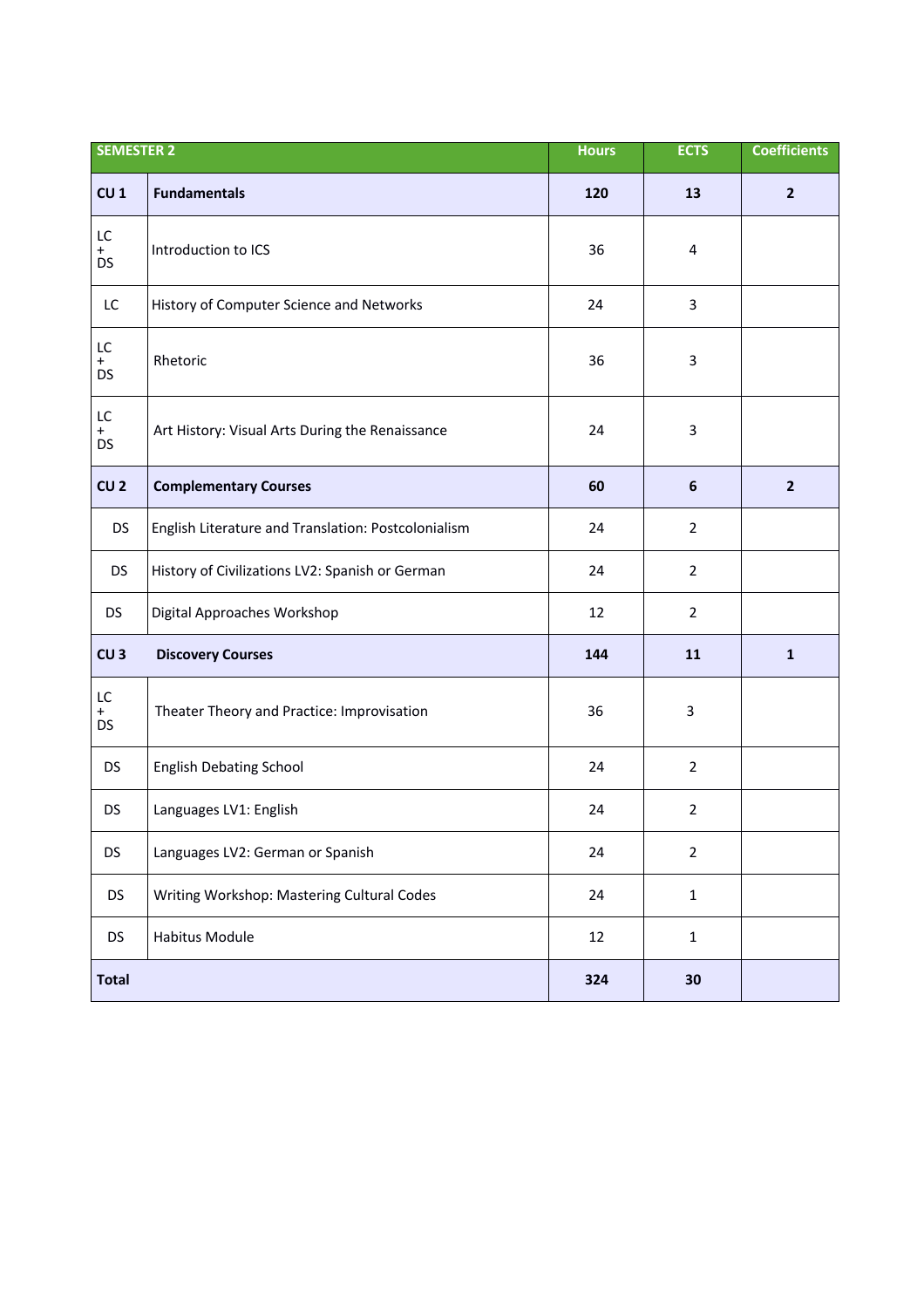| <b>SEMESTER 3</b>      |                                                                      | <b>Hours</b> | <b>ECTS</b>      | <b>Coefficients</b>     |
|------------------------|----------------------------------------------------------------------|--------------|------------------|-------------------------|
| CU <sub>1</sub>        | <b>Fundamentals</b>                                                  | 120          | 15               | $\overline{\mathbf{3}}$ |
| LC                     | Introduction to Communications                                       | 24           | 3                |                         |
| LC                     | Media History                                                        | 24           | 3                |                         |
| LC                     | Media and Property Law                                               | 24           | 3                |                         |
| LC                     | Digital Technology: Issues and Stakes                                | 24           | 3                |                         |
| LC<br>$+$<br>DS        | Introduction to Management                                           | 24           | 3                |                         |
| CU <sub>2</sub>        | <b>Complementary Courses</b>                                         | 72           | $\boldsymbol{6}$ | $\mathbf{1}$            |
| LC<br>$+$<br>DS        | Political Ideas in Antiquity                                         | 24           | $\overline{2}$   |                         |
| LC<br>$+$<br><b>DS</b> | English-language Cinema: 20 <sup>th</sup> & 21 <sup>st</sup> Century | 24           | $\overline{2}$   |                         |
| LC<br>$+$<br>DS        | Comparative Literature: Tragedy                                      | 24           | $\overline{2}$   |                         |
| CU <sub>3</sub>        | Methodology                                                          | 108          | $\mathbf{9}$     | $\mathbf{1}$            |
| <b>DS</b>              | LV2 Translation: German or Spanish                                   | 24           | $\overline{2}$   |                         |
| DS                     | <b>Press Analysis</b>                                                | 24           | $\overline{2}$   |                         |
| DS                     | Languages LV1: English                                               | 24           | $\overline{2}$   |                         |
| <b>DS</b>              | Languages LV2: German or Spanish                                     | 24           | $\overline{2}$   |                         |
| DS                     | <b>Habitus Module</b>                                                | 12           | $\mathbf 1$      |                         |
| <b>Total</b>           |                                                                      | 300          | 30               |                         |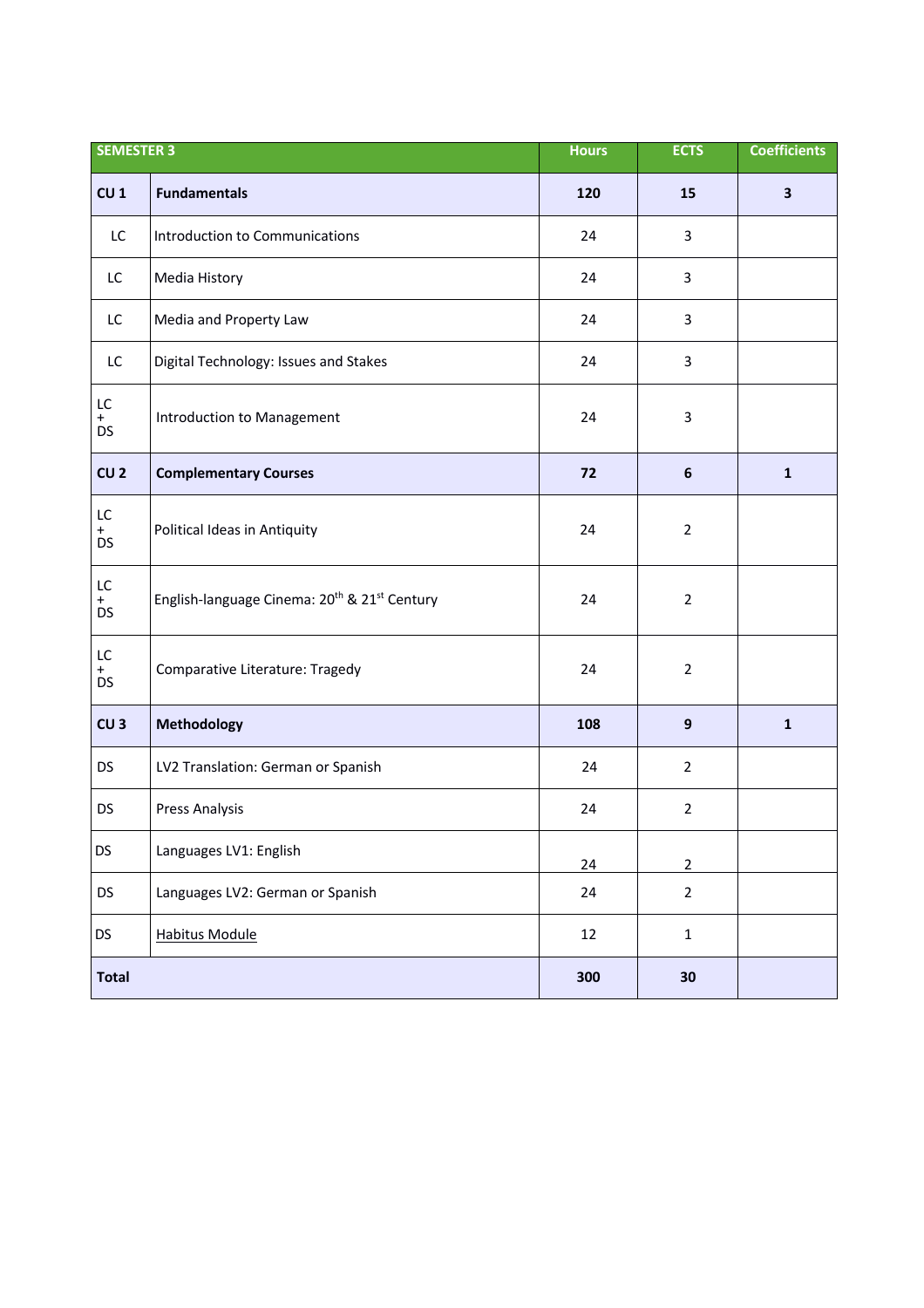| <b>SEMESTER 4</b>                 |                                             | <b>Hours</b> | <b>ECTS</b>      | <b>Coefficients</b>     |
|-----------------------------------|---------------------------------------------|--------------|------------------|-------------------------|
| CU <sub>1</sub>                   | <b>Fundamentals</b>                         | 90           | 10               | $\overline{\mathbf{3}}$ |
| LC                                | Introduction to Sociology                   | 24           | 3                |                         |
| DE                                | Data Management Workshop (EBD)              | 18           | $\overline{2}$   |                         |
| LC<br>$+$<br><b>DS</b>            | Web Theory and Practice                     | 24           | $\overline{2}$   |                         |
| ${\mathsf L}{\mathsf C}$          | Media History                               | 24           | 3                |                         |
| CU <sub>2</sub>                   | <b>Complementary Courses</b>                | 96           | $\boldsymbol{9}$ | $\mathbf{1}$            |
| LC<br>$+$<br><b>DS</b>            | Modern History: Political Ideas (1914-2014) | 36           | $\mathsf{3}$     |                         |
| $\mathsf{LC}$<br>$_{DS}^+$        | French and Francophone Literature           | 36           | 3                |                         |
| $\mathsf{LC}$<br>$+$<br><b>DS</b> | <b>US Political History</b>                 | 24           | 3                |                         |
| CU <sub>3</sub>                   | <b>Discovery Course</b>                     | 126          | 11               | $\mathbf{1}$            |
| <b>DS</b>                         | English Writing School                      | 24           | $\overline{2}$   |                         |
| LC<br>$+$<br>DS                   | Theory and Practice of Political Discourse  | 24           | $\overline{2}$   |                         |
| <b>DS</b>                         | Journalism Workshop: Serious Game           | 18           | $\mathbf{2}$     |                         |
| <b>DS</b>                         | Modern Language 1: English                  | 24           | $\overline{2}$   |                         |
| <b>DS</b>                         | Modern Language 2: German or Spanish        | 24           | $\overline{2}$   |                         |
| <b>DS</b>                         | <b>Habitus Module</b>                       |              | $\mathbf 1$      |                         |
| <b>Total</b>                      |                                             | 300          | 30               |                         |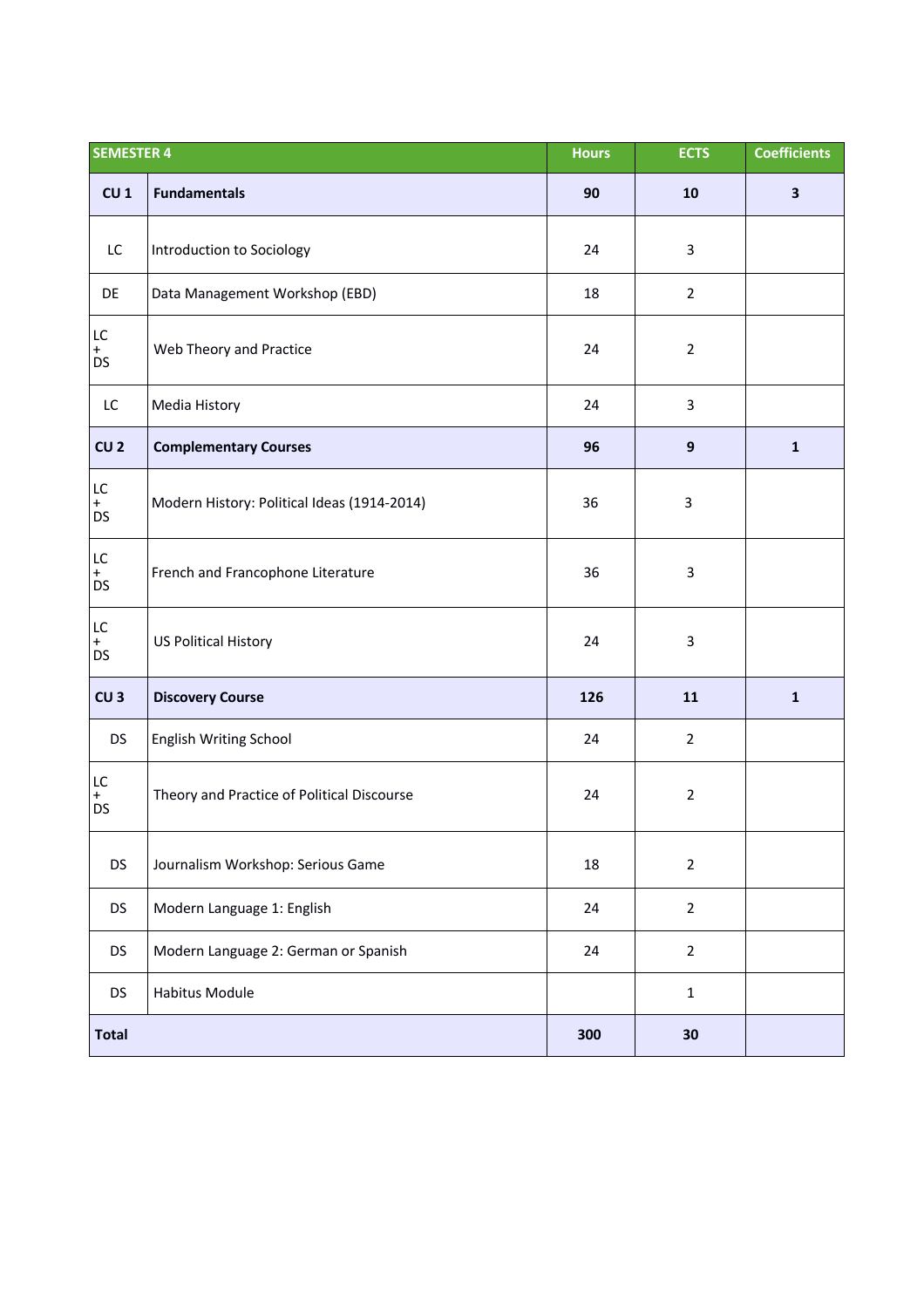| <b>SEMESTER 5</b>                 |                                         | <b>Hours</b> | <b>ECTS</b>             | <b>Coefficients</b> |
|-----------------------------------|-----------------------------------------|--------------|-------------------------|---------------------|
| CU <sub>1</sub>                   | <b>Fundamentals</b>                     | 120          | 15                      | $\overline{2}$      |
| LC<br>$+$<br><b>DS</b>            | Organizational Ethics                   | 36           | $\overline{4}$          |                     |
| $\mathsf{LC}$<br>$+$<br><b>DS</b> | Philosophy                              | 36           | $\overline{\mathbf{4}}$ |                     |
| LC                                | Geopolitics of the Media                | 24           | $\overline{3}$          |                     |
| LC                                | Digital Media Law                       | 24           | 4                       |                     |
| CU <sub>2</sub>                   | <b>Complementary Courses</b>            | 60           | $\pmb{8}$               | $\overline{2}$      |
| ${\sf LC}$<br>$_{DS}^+$           | <b>Intercultural Mediation</b>          | 24           | 4                       |                     |
| LC<br>$_{DS}^+$                   | Literature and Translation              | 36           | $\overline{4}$          |                     |
| CU <sub>3</sub>                   | Methodology                             | 54           | $\overline{7}$          | $\mathbf{1}$        |
| <b>DS</b>                         | English Writing Workshop                | 18           | $\overline{2}$          |                     |
| <b>DS</b>                         | Writing Workshop LV2: German or Spanish | 18           | $\overline{2}$          |                     |
| <b>DS</b>                         | Serious Game                            | 18           | $\overline{3}$          |                     |
| <b>Total</b>                      |                                         | 234          | 30                      |                     |